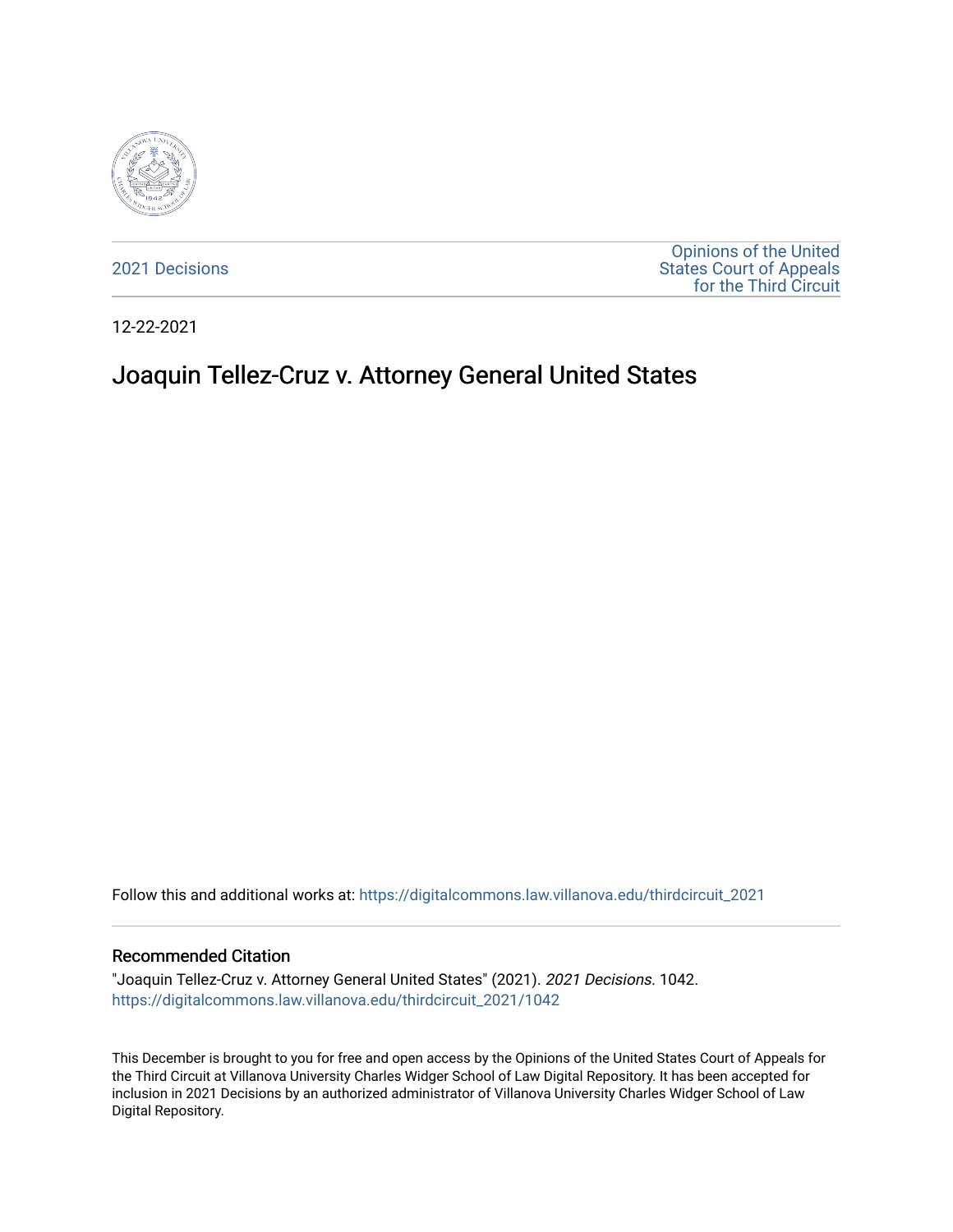### **NOT PRECEDENTIAL**

### UNITED STATES COURT OF APPEALS FOR THE THIRD CIRCUIT

No. 21-1302

# JOAQUIN TELLEZ-CRUZ, Petitioner

v.

# ATTORNEY GENERAL UNITED STATES OF AMERICA

On Petition for Review of an Order of the Board of Immigration Appeals (Agency No. 078-494-569)

Submitted Under Third Circuit L.A.R. 34.1(a): December 7, 2021

Before: SHWARTZ, PORTER, and FISHER, *Circuit Judges*.

(Opinion Filed: December 22, 2021)

OPINION

This disposition is not an opinion of the full Court and, under I.O.P. 5.7, is not binding precedent.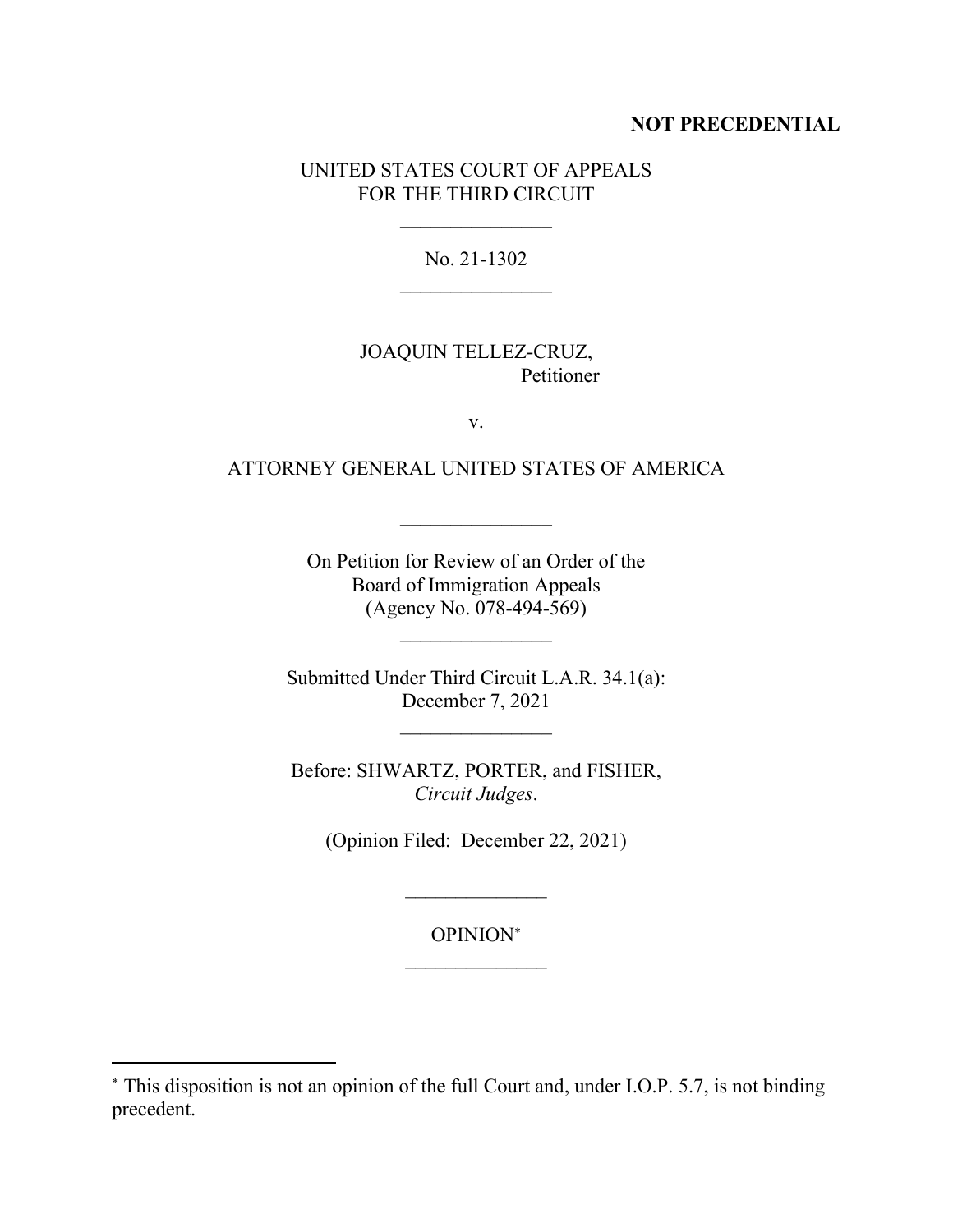### PORTER, *Circuit Judge*.

Joaquin Tellez-Cruz, a citizen of Mexico, petitions for review of a Board of Immigration Appeals ("BIA") order denying his motion to reopen his removal proceeding sua sponte. Tellez-Cruz argues that this Court's opinion in *Guadalupe v. Attorney General* provides an extraordinary circumstance sufficient to justify equitable tolling of the 90-day deadline to move to reopen. 951 F.3d 161 (3d Cir. 2020); 8 U.S.C. §  $1229a(c)(7)(C)(i)$ . Because the BIA did not abuse its discretion when it declined to apply equitable tolling, we will deny the petition for review.

I

Tellez-Cruz entered the United States unlawfully. Two years later, the Immigration and Naturalization Service (whose functions are now under Department of Homeland Security) issued him a putative notice to appear in immigration court for removal proceedings, which ordered him to appear "on a date to be set at a time to be set." A.R. 175–76. He later received a notice of hearing with a date and time to appear. Tellez-Cruz appeared for his hearing and was removed to Mexico in 2000 under a final removal order. Tellez-Cruz waived appeal. In 2003, Tellez-Cruz re-entered the United States without inspection. Immigration and Customs Enforcement ("ICE") placed Tellez-Cruz under an order of supervision, requiring him to request annual or bi-annual stays of removal to avoid deportation. In 2018, ICE denied Tellez-Cruz's application for a stay of removal and ordered him to appear at the ICE Philadelphia Field Office for physical removal.

 $\mathfrak{D}$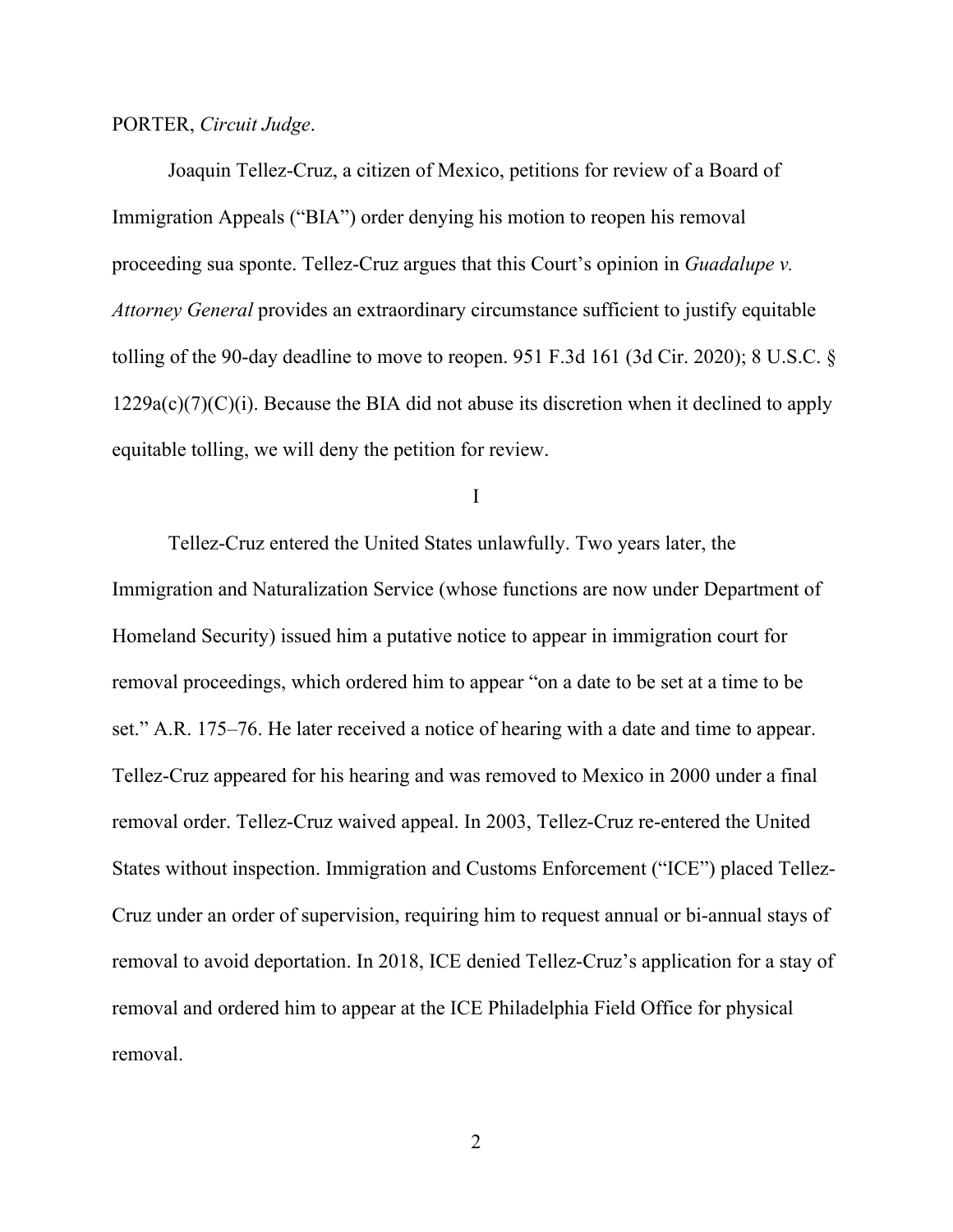Eighteen years after his removal, Tellez-Cruz filed his first motion to reopen, reconsider, and terminate removal proceedings. Tellez-Cruz argued that the Supreme Court's decision in *Pereira v. Sessions* established that his 2000 notice to appear was defective and jurisdiction never vested with the Immigration Judge ("IJ"). 138 S. Ct. 2105 (2018). An IJ denied his motion, and the BIA affirmed.

Tellez-Cruz then filed his second motion to reopen, reconsider, and terminate removal proceedings with the BIA. Tellez-Cruz argued that, under *Guadalupe*, jurisdiction never vested with the IJ or the BIA. Alternatively, Tellez-Cruz asked that the BIA remand his case so he could apply for cancellation of removal. The BIA declined to equitably toll the filing deadline, rejected his motion as untimely, and declined to exercise its sua sponte authority to reopen.

This petition for review followed. Tellez-Cruz argues that the BIA abused its discretion in failing to equitably toll the 90-day statutory deadline to file his motion, filed two decades after the execution of his removal order.

#### II

The BIA's jurisdiction arose under 8 C.F.R. § 1003.2(a), which grants the BIA jurisdiction to reopen any proceeding in which it rendered a decision. This Court's jurisdiction to review final removal orders is governed by 8 U.S.C. § 1252(a), which confers exclusive jurisdiction on the courts of appeals to review final orders of removal. Because removal proceedings before the IJ were completed in Pennsylvania, venue is proper in this Court. 8 U.S.C. § 1252(b).

```
3
```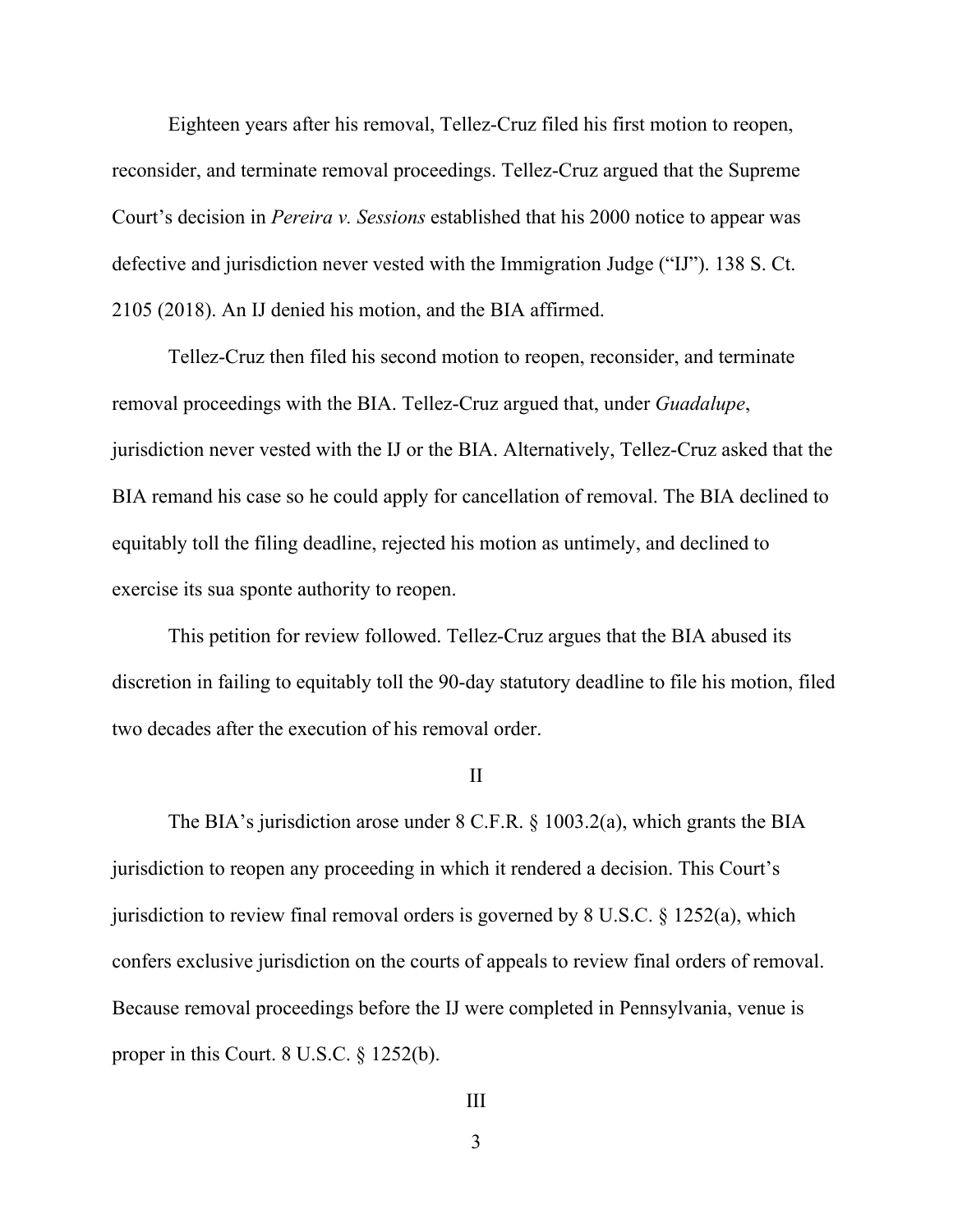The Court reviews the denial of a motion to reopen for abuse of discretion, *Huang v. Att'y Gen*. 620 F3.d 372, 390 (3d Cir. 2010), and will disturb the BIA's denial of a motion to reopen only if it was "arbitrary, irrational, or contrary to law." *Guo v. Ashcroft*, 386 F.3d 556, 562 (3d Cir. 2004) (quoting *Tipu v. INS*, 20 F.3d 580, 582 (3d Cir. 1994)). Motions to reopen are disfavored due to the "strong public interest in bringing litigation to a close." *INS v. Abudu*, 485 U.S. 94, 107 (1988). They are particularly disfavored in immigration proceedings. *INS v. Doherty*, 502 U.S. 314, 323 (1992).

An alien may file one motion to reopen within 90 days of his final administrative order of removal. 8 U.S.C.  $\S$  1229a(c)(7)(C)(i). As a non-jurisdictional claim processing rule, the time bar may be equitably tolled. *See Alzaarir v. Att'y Gen.*, 639 F.3d 86, 90 (3d Cir. 2011). Equitable tolling generally requires an individual to show "(1) that he has been pursuing his rights diligently, and (2) that some extraordinary circumstance stood in his way and prevented timely filing." *Holland v. Florida*, 560 U.S. 631, 649 (2010) (internal quotation marks omitted). "Although claims for equitable tolling typically arise in conjunction with claims of ineffective assistance of counsel, . . . claims based on changes in the law are not unheard of, nor are they prohibited." *Lona v. Barr*, 958 F.3d 1225, 1230–31 (9th Cir. 2020).

### IV

Tellez-Cruz argues that, because *Guadalupe* established that a deficient notice to appear does not trigger the "stop-time" rule, he has now accrued over ten continuous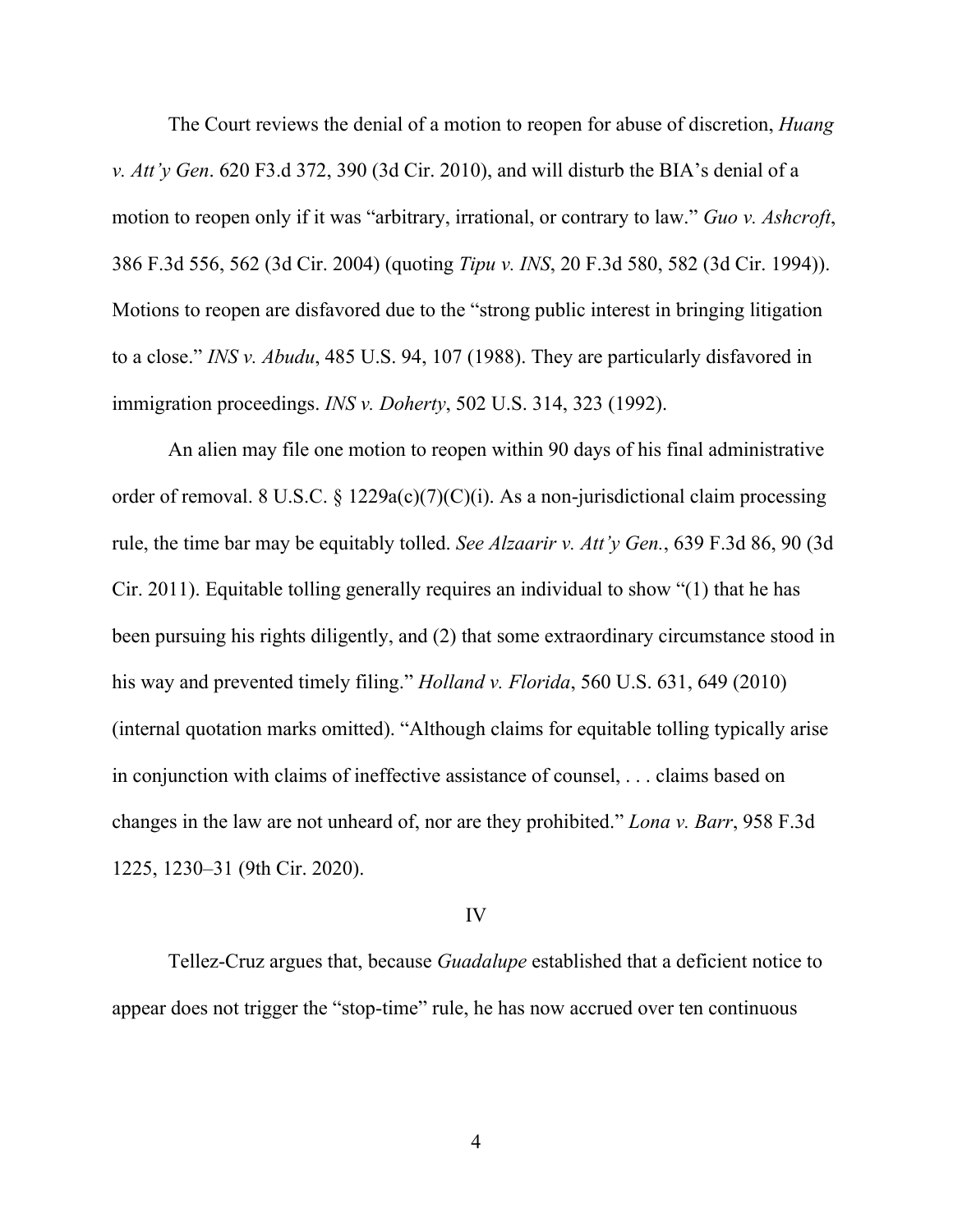years of physical presence in the United States.<sup>1</sup> 8 U.S.C. § 1229b(b)(1)(A). And because Tellez-Cruz is now eligible for discretionary relief in the form of cancellation of removal, he argues that the BIA abused its discretion when it denied his motion as untimely. Tellez-Cruz does not challenge the BIA's decision to not exercise its sua sponte authority to reopen. Thus, the sole issue before the Court is whether the BIA abused its discretion in declining to equitably toll Tellez-Cruz's deadline based on this Court's decision in *Guadalupe*. It did not.

Tellez-Cruz asserts that a change in law constitutes "extraordinary circumstances" warranting equitable tolling. But Tellez-Cruz has cited no authority suggesting that the BIA abused its discretion when it declined to reopen a two-decade-old case based on recent case law. The cases Tellez-Cruz cites support only the proposition that the BIA possesses discretion to reopen proceedings sua sponte based on intervening case law. *See In re Vasquez-Muniz*, 23 I. & N. Dec. 207, 208 (BIA 2002) (sua sponte reopening); *In re G-D-*, 22 I. & N. Dec. 1132, 1132–33 (BIA 1999) (same). But the BIA's discretion to reopen cases sua sponte is irrelevant to whether the BIA *abuses* its discretion when it refuses to equitably toll the time bar to statutory motions to reopen. *See Lona*, 958 F.3d at 1238 ("Not every circumstance involving a change in the law . . . warrants

<sup>&</sup>lt;sup>1</sup> "To be eligible for cancellation of removal, an alien must accrue 10 years of continuous physical presence in the United States immediately preceding the date of the application for cancellation. That continuous physical presence ceases to accrue, however, when the alien is served a notice to appear under section 1229(a). This is known as the 'stop-time rule.'" *Nkomo v. Att'y Gen.*, 930 F.3d 129, 132 (3d Cir. 2019) (internal quotation marks and citations omitted).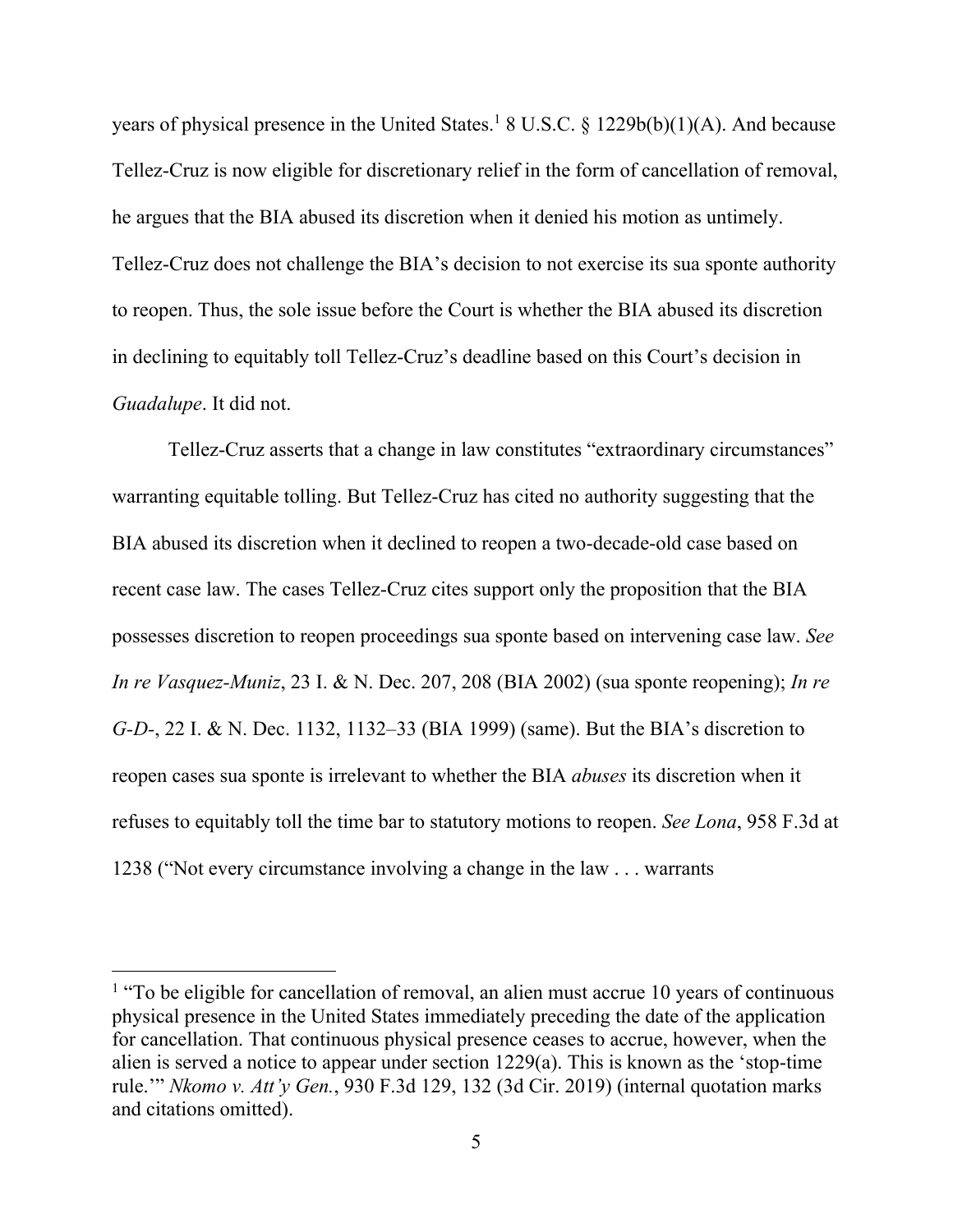reconsideration of the individual's final removal order or reopening of removal proceedings.").

Even if a change in law could constitute an extraordinary circumstance warranting equitable tolling, the BIA was well within its discretion to decline equitable tolling here. First, the parties agree that Tellez-Cruz filed his second motion nearly two decades after his removal order. *See Omar v. Lynch*, 814 F.3d 565, 570 (1st Cir. 2016) (holding that the BIA did not abuse its discretion when it determined that emerging precedent "did not constitute the kind of extraordinary circumstance that would warrant [equitable tolling] eleven years after the time for filing had passed"). Tellez-Cruz was actually removed in 2000 under that removal order, and the BIA has a strong interest in finality, particularly with final, executed removal orders. *See Abudu*, 485 U.S. at 95 (noting the "particularly [] strong public interest" in bringing litigation to a close expeditiously in removal context); *cf. In re Fine Paper Antitrust Litig.*, 840 F.2d 188, 194 (3d Cir. 1988) (holding that final money judgment may not be reopened years after time for appeal has expired because of a favorable legal ruling in some other party's appeal).

Second, *Guadalupe* did not affect Tellez-Cruz's removability because a defective notice to appear still vests jurisdiction with the IJ. *See Nkomo v. Att'y Gen.*, 930 F.3d 129, 134 (3d Cir. 2019). Therefore, the IJ had jurisdiction to enter the removal order in Tellez-Cruz's case, and the order remains valid. Given the BIA's interest in finality and the continuing validity of Tellez-Cruz's removal order, we cannot say that the BIA's denial of Tellez-Cruz's claim for equitable tolling was "arbitrary, irrational, or contrary to law." *Guo*, 386 F.3d at 562; *cf. Whiteside v. United States*, 775 F.3d 180, 186 (4th Cir. 2014)

6